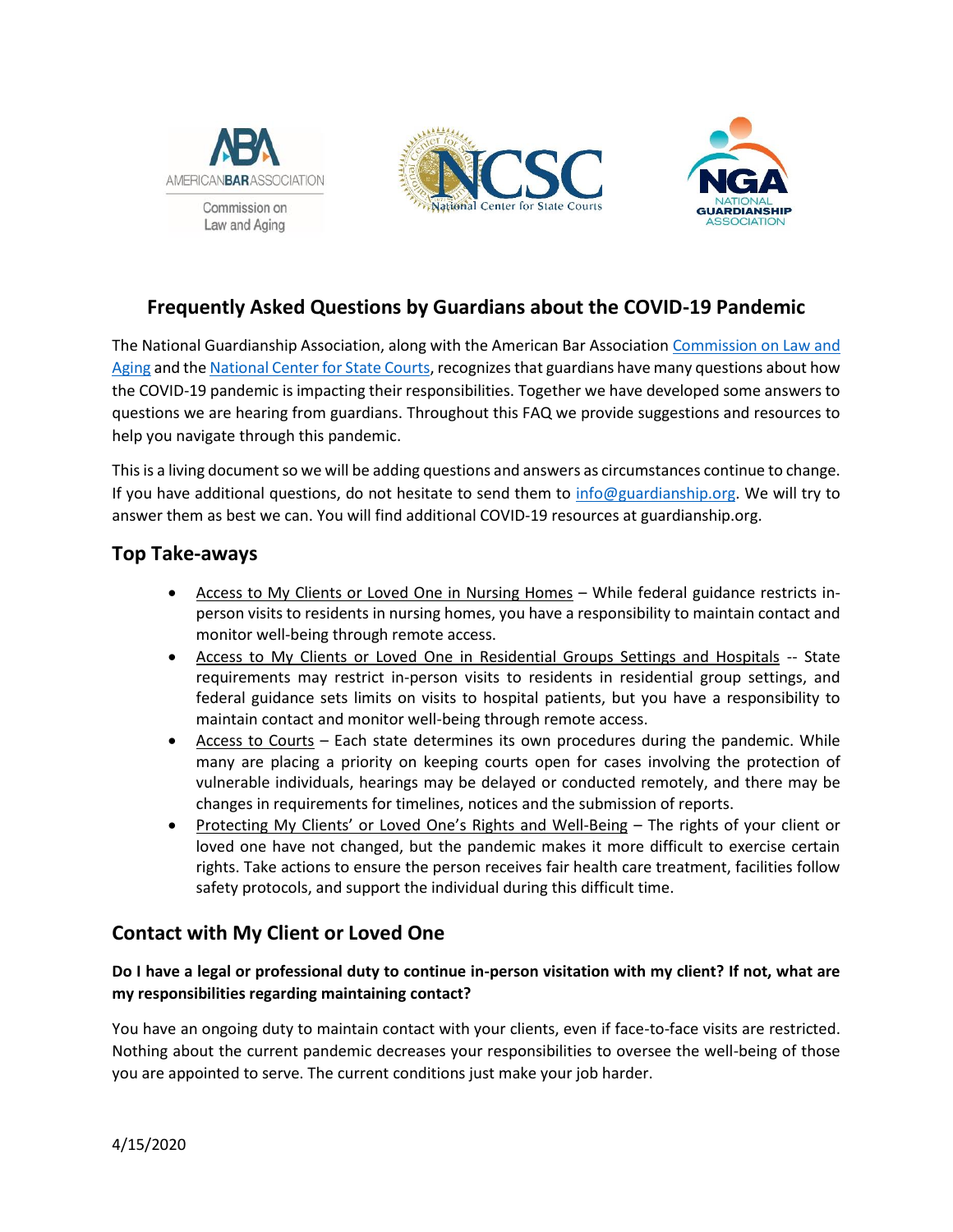The National Center for State Courts is recommending that, in addition to regular annual reports, all guardians conduct an immediate well-being assessment of each client's circumstances including the following:

- o Current living arrangement
- o Stability of living arrangement
- $\circ$  Health risks due to COVID-19 in current living arrangement, including to any caregivers
- o Plans for backup guardian
- $\circ$  Current contact information for you, your client or loved one, including the backup or standby guardian
- $\circ$  Continuing availability of necessary in-home services when applicable
- o Appropriateness of current services or need for services
- $\circ$  Education continuity and enrichment for children with guardianships who are currently out of school.

## **Access to My Clients or Loved One in Nursing Homes**

#### **What federal restrictions on visiting nursing home residents apply to guardians?**

The Centers for Medicare & Medicaid Services (CMS) released [Guidance for Infection Control and](https://www.cms.gov/files/document/3-13-2020-nursing-home-guidance-covid-19.pdf)  [Prevention of Coronavirus Disease 2019 in Nursing Homes \(](https://www.cms.gov/files/document/3-13-2020-nursing-home-guidance-covid-19.pdf)Federal Guidance). According to the Federal Guidance, facilities should restrict "*all* visitors and non-essential health care personnel" with very limited exceptions as described below. While not mentioned specifically, the limitation applies to guardians and family members. If a state has stricter requirements for nursing homes beyond the federal guidance, such as allowing no exceptions, guardians must follow the state law.

#### **Can I ask for a court order exempting me from the federal restrictions on visiting a nursing home resident?**

Because nursing homes are regulated by federal as well as state law, the court may not have authority to order access in contradiction to the Federal Guidance. Nursing homes may jeopardize their federal certification if they do so.

#### **Are there any exceptions to the federal restrictions on visiting residents in nursing homes?**

Under the Federal Guidance, access to a nursing home is allowed only for essential health care workers and government surveyors. "Essential" is interpreted very narrowly, given the risk to residents, and does not include guardians.

However, visits are allowed for "compassionate situations," which include but are not limited to end-oflife care. Facility decisions about these visits are to be made on a case-by-case basis, with careful screening for COVID-19 symptoms.

#### **What are the recommended safety precautions for entering a nursing home in a "compassionate care" situation?**

Facilities should require you to wash your hands frequently, use Personal Protective Equipment (PPE) such as facemasks, and should restrict your visit to the resident's room or other designated location.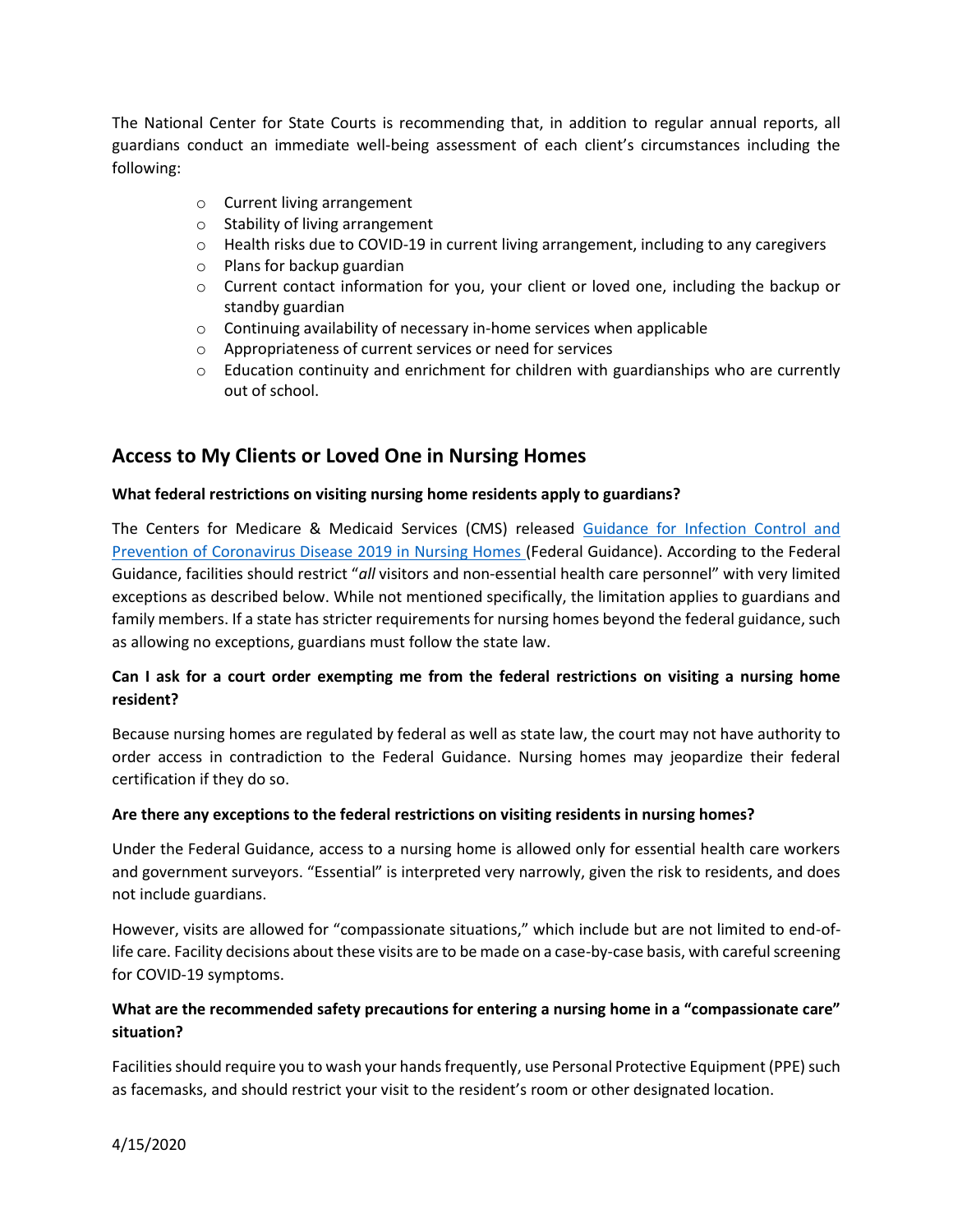#### **What are the nursing home's duties to facilitate communication with residents?**

The Federal Guidance encourages nursing homes to facilitate contact with residents through alternative means of communication. Nursing homes "need to facilitate resident communication" with the ombudsman and other [patient representatives](https://www.law.cornell.edu/cfr/text/42/483.10) important in safeguarding resident rights, including guardians, conservators, agents with a power of attorney, and representative payees. If a nursing home is slow to assist you, refer staff to the Federal Guidance.

### **In lieu of in-person visits, what are my legal responsibilities regarding maintaining contact with clients or loved one?**

If you cannot visit your client or loved one in person, you still have a duty to maintain contact and be as up to date as possible on his or her condition, needs, and concerns. Check with your court to see if it has issued any guidance for guardians on alternative means of maintaining contact.

- **Remote Access Technology.** Try all possible modes of remote communication: phone calls, texts, video chats or email. Does the resident have access to a landline, cell phone, computer or tablet? Adjust the number and length of contacts when necessary. For example, 3-4 short phone calls may take the place of one longer in person visit.
- **Facility Staff and Records.** Talk with facility staff including nurses, aides, social workers, activity directors, or anyone with direct access to the person. Be sure to participate by phone or video in care planning meetings. Inquire frequently about COVID-19 screenings and symptoms. If facility records are available electronically, ask to review them periodically.
- **"Through the window."** Plan ahead with staff to arrange a meeting with the person though a window, door or other reasonable barrier. Your physical presence may provide some measure of comfort, and you will be able to at least see the individual in person.

#### **What are the confidentiality concerns in communicating via technology?**

Having nursing home staff help in your contact with a client or loved one may be necessary but can compromise confidentiality. Ask for some private time to talk with your client or loved one alone – which may or may not be possible, given hearing or vision loss, physical impairments and dementia, unfamiliarity with technology, and uneven Internet connections. It is a challenge, but making the effort to protect your client's or loved one's privacy during your communications is important.

The National Consumer Voice for Quality Long Term Care (Consumer Voice) has more ideas on maintaining contact from a distance a[t COVID-19 and Nursing Homes, What Residents and Families Need to Know.](https://theconsumervoice.org/uploads/files/general/covid-19-consumer-fact-sheet.pdf)

#### **My client or loved one has dementia, is non-verbal, or is non-English speaking. How can I use technology to communicate and monitor well-being?**

Any audio or visual device can help you to gauge the person's condition and well-being. Your presence, even by phone or video, may be comforting and centering for the person. But for communication about the person's needs and wishes, consider these basic suggestions: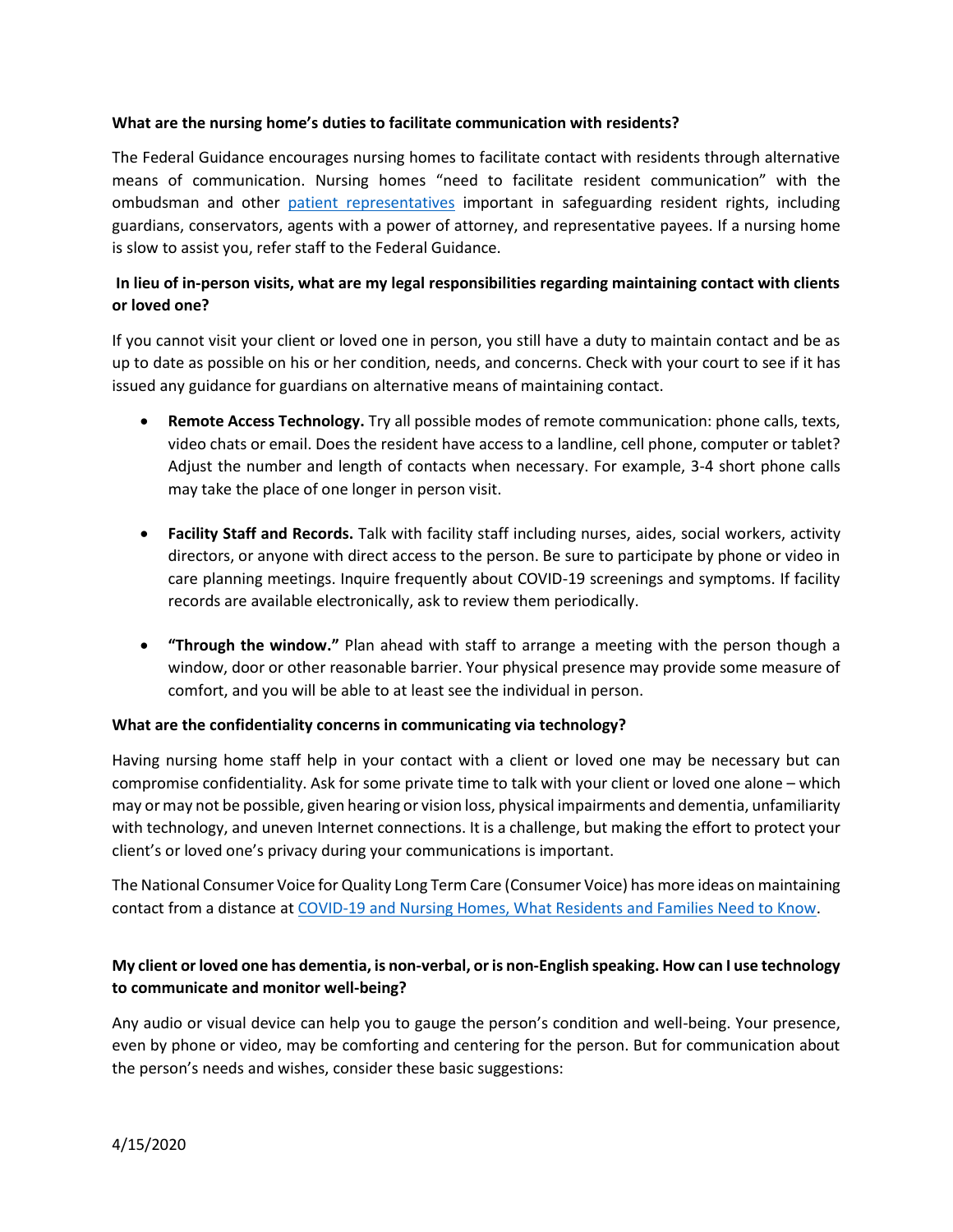- For residents with dementia, speak slowly and clearly, use plain language; cover only one topic at a time; ask yes or no questions. Take time to listen. If the person can speak, confirm your understanding of what was said by paraphrasing. See [communication tips](https://www.alz.org/help-support/caregiving/daily-care/communications) from the Alzheimer's Association[.](file:///C:/Users/pogachd/AppData/Local/Microsoft/Windows/INetCache/Content.Outlook/IW6P2S2B/alz%20assoc%20tips)
- For non-verbal individuals, video can allow them to use gestures or signs to express needs. Some software allows the user to point to pictures to indicate emotions and needs.
- For non-English speaking residents, facility staff may be able to translate or use a [language line](https://www.languageline.com/) interpretation service by phone or video.

#### **Can my client or loved one still contact the long-term care ombudsman?**

Yes, the long-term care ombudsman program continues to operate in every state, even though ombudsman staff cannot make in-person visits (except in the limited situations described above). Be sure you and your client or loved one have the state or local ombudsman's contact information.

### **Do I have to notify the court in order to move my client or loved one from a nursing home to another location?**

Some state laws require advance notice to the court if your client or loved one moves. Contact the court to see if your state or your court has issued any guidance about COVID-related changes in required notices, including timelines, when a client or loved one moves. In any case, you must inform the court of any change of address for you and your client or loved one.

Additionally, be aware that CMS has announced the [waiver](https://www.cms.gov/files/document/summary-covid-19-emergency-declaration-waivers.pdf) of several federal nursing home regulations, including waivers of notice for resident transfers. The waivers allow the facility to move residents without advance notice to another facility in specific situations related to the pandemic risks. In these cases, the notice must be provided to the resident and to you as guardian "as soon as practicable." See [Justice in](https://www.justiceinaging.org/wp-content/uploads/2020/04/CMS-Guidance-Waivers-to-Nursing-Facilities-During-COVID-19-Outbreak.pdf) Aging's [COVID-18 Analysis on CMS Guidance to Nursing Facilities.](https://www.justiceinaging.org/wp-content/uploads/2020/04/CMS-Guidance-Waivers-to-Nursing-Facilities-During-COVID-19-Outbreak.pdf)

# **Access to My Clients or Loved One in Residential Group Settings and Hospitals**

#### **What are the restrictions on visiting an individual in an adult residential group setting?**

Unlike nursing homes, there is no federal regulation of residential housing and care settings such as adult foster homes, assisted living, group homes, or other similar models. Check with your state agency on disability, aging and/or health and human services for state- specific pandemic restrictions.

Unfortunately, COVID-19 appears to spread quickly, with tragic results, in group residential settings for older persons or people with disabilities[. Recent media accounts](https://www.nytimes.com/2020/04/08/nyregion/coronavirus-disabilities-group-homes.html) across the country describe challenging conditions, diminishing available staff, and lack of resources as contributing to high rates of infection and death comparable to nursing homes. If visits are not possible, check in with your clients or loved one as frequently as possible via remote access.

## **What are the restrictions in access to clients or loved one in other health care institutions, including hospitals, psychiatric hospitals, and critical access hospitals?**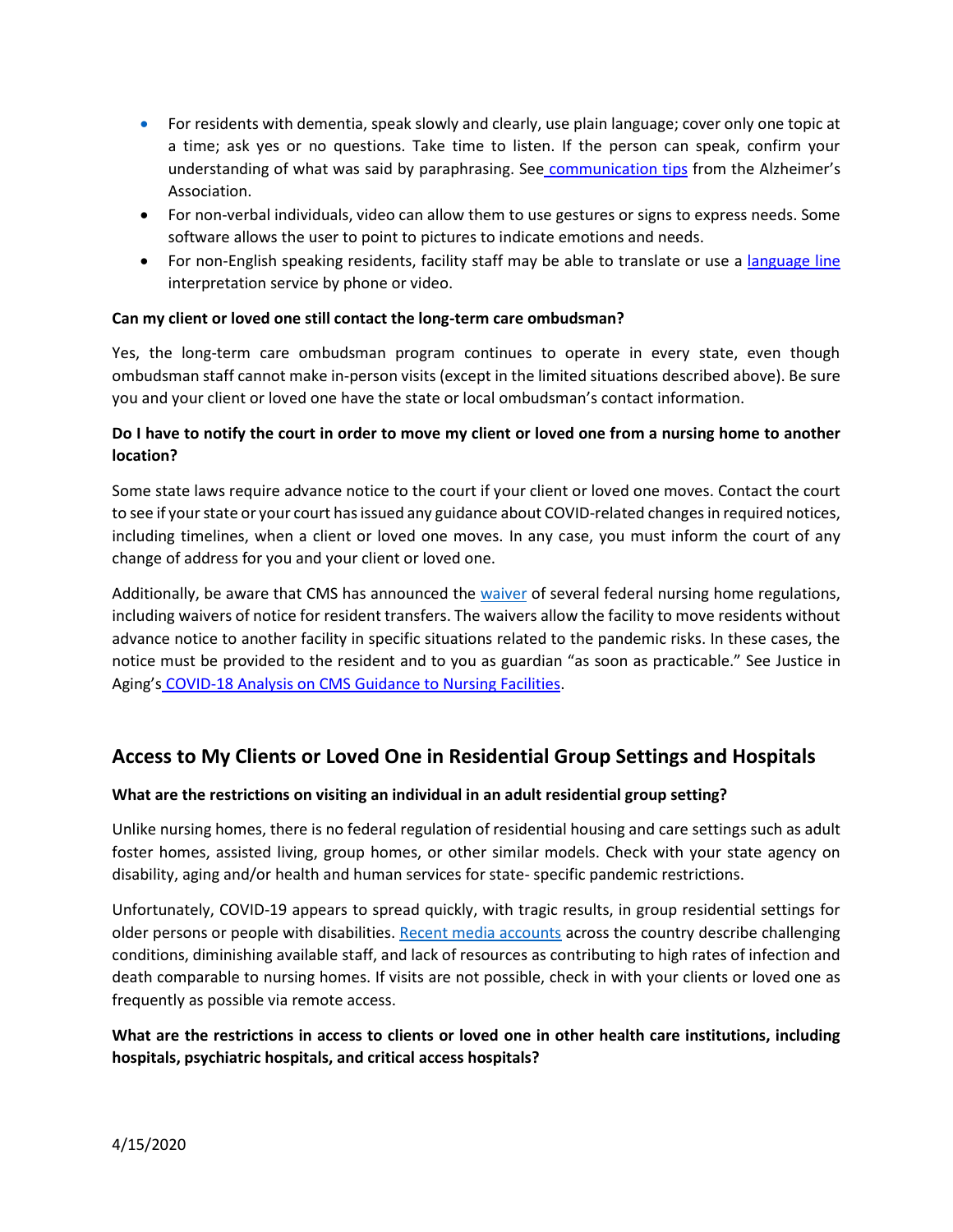[Federal guidance](https://www.cms.gov/files/document/qso-20-13-hospitals-cahs-revised.pdf) by the Centers for Medicare and Medicaid Services (CMS) says hospitals should set limits on visits to patients. Hospitals should use the same screening protocol for visitors that they use for patients, such as asking about the visitor's symptoms, travel, and contact with someone with known or suspected COVID-19. Limitations may include restricting the number of visitors per patient, limiting visitors to only those who provide assistance to the patient, or limiting the visitor's movement within the facility. CMS's guidance suggests that health care facilities take measures to increase communicating with families via phone or social media. Some states and hospitals have provided exceptions to "no visitor" policies when necessary for people with disabilities.

### **In lieu of in-person visits, what are other means of fulfilling my duty to maintain contact with clients or loved one?**

If you cannot visit your client or loved one in person, you still have a duty to maintain contact monitor the resident's condition, needs, and concerns. Try scheduling a regular time to communicate with your client or loved one, either through facility staff or directly with the person.

- **Remote Access Technology.** Try all possible modes of remote communication: phone calls, texts, video chats or email. Does the resident have access to a landline, cell phone, computer or tablet? Adjust number and length of visits when necessary. For example, 3-4 short phone calls may take the place of one longer in person visit.
- **Facility Staff and Records.** Talk with facility staff including nurses, aides, the social workers, activity director, or anyone with direct access to the person. Be sure to attend in care planning meetings. Inquire frequently about COVID-19 screenings and symptoms. If facility records are available electronically, ask to review them periodically.
- **"Through the window."** Plan ahead with staff to arrange a meeting with the person though a window, door or other reasonable barrier. Your physical presence may provide some measure of comfort, and you will be able to at least see the individual in person.

The National Consumer Voice for Quality Long Term Care (Conserver Voice) has more ideas on maintaining contact from a distance at [COVID-19 and Nursing Homes, What Residents and Families Need to Know.](https://theconsumervoice.org/uploads/files/general/covid-19-consumer-fact-sheet.pdf)

## **Medical Decisions**

#### **I have been supporting my client or loved one to make his or her own health care decisions. How can I continue to do so effectively during this pandemic?**

- Continue to talk with your client or loved one about health care choices, and what is most important to him or her if faced with serious illness.
- Make sure they understand the seriousness, risks, and course of COVID-19, particularly in light of their current health status.
- Explain the treatment options when one becomes infected with COVID-19 and the possible outcomes.
- Explain what social isolation means and why it is important to practice safety. Explain what quarantine means if the person may be subject to quarantine.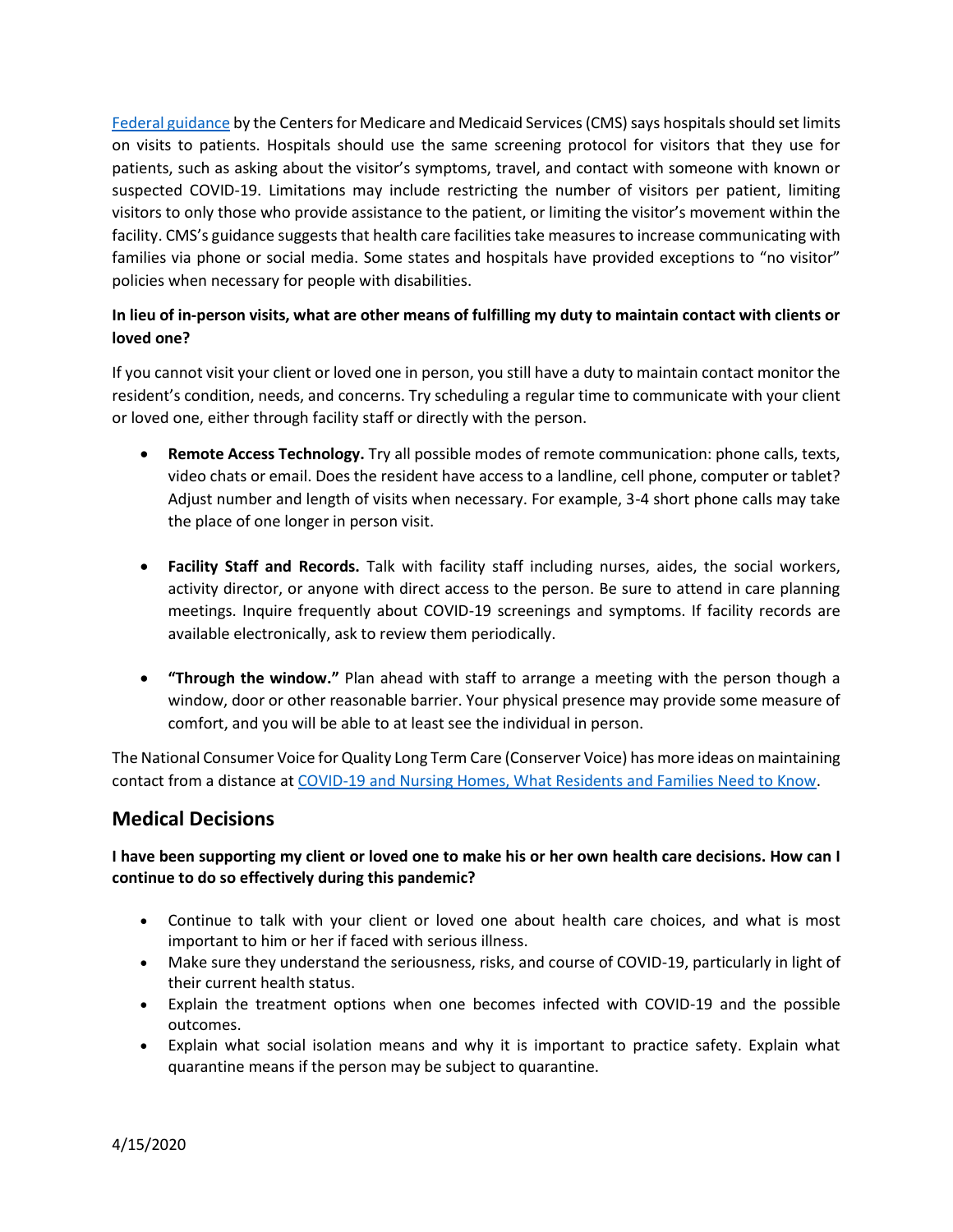- Talk to your client or loved one about end of life preferences, particularly in light of the current pandemic. One's wishes during the pandemic may be specific to the pandemic and may not apply in "normal" times.
- Does your client or loved one have a living will, health care power of attorney, or other documentation of what he or she would want? Don't wait to address this until he or she becomes sick. If executing a witnessed or notarized formal document is not feasible under the circumstances, any thoughtful documentation or recording will likely still be honored.
- If your client or loved one gets sick, without having the opportunity to discuss this issue, let his or her known health care values guide decisions. Think about past patterns and decisions in shaping choices you are called on to make.

### **How do I establish contact with and respect for my health care decision making authority with nursing home and hospital personnel?**

- Assuming your court order gives you authority to make health care decisions, including end-oflife decisions, give a copy of the court order appointing you as guardian to every health care provider currently treating your client. Each new health care provider or health care setting may need a copy of the court order.
- If you are the health care decision-maker, politely explain to health care providers and the client's family the decisions for which you are responsible and accountable.
- When a treatment decision is needed, seek as much information as possible from treating health care providers about the nature of your client's or loved one's condition, the treatment options with their risks and benefits, the prognosis, and likely outcomes of treatment.
- If your client or loved one has a valid health care power of attorney appointing someone else as health care agent, discuss his or her situation and wishes with the agent in light of the pandemic. Seek consistency in communicating with your client according to the recommendations above.
- If it is unclear who has authority to make health care decisions, or you have a conflict with the health care agent selected by your client, consider seeking guidance and clarification from your lawyer or the court.
- Health care providers are likely to listen to everyone who has a relationship with their patient. If there is disagreement, the health care providers may try to find common ground, if not to reach agreement, at least to reach understanding by everyone of the choices that are made and why. Even when you have the final decision-making authority, remember that your client's or loved one's situation affects others and seek consensus and mutual respect.

#### **How do I make sure my client's or loved one's end-of life preferences are honored?**

- Make sure your client's or loved one's wishes are documented and included in the medical record. In addition, be present in person, by phone, or video and make sure that your client's wishes are known to every health care provider.
- If your client would prefer hospice or palliative care, and you believe it is appropriate, ask the health care providers if it is time to consider hospice or palliative care. Ask the health care providers if they think it is appropriate to consider POLST or MOLST orders (physicians orders on life sustaining treatment, or medical orders on life sustaining treatment). These are portable medical orders for persons with advanced illness or frailty to ensure that their critical care wishes are known and respected across care settings.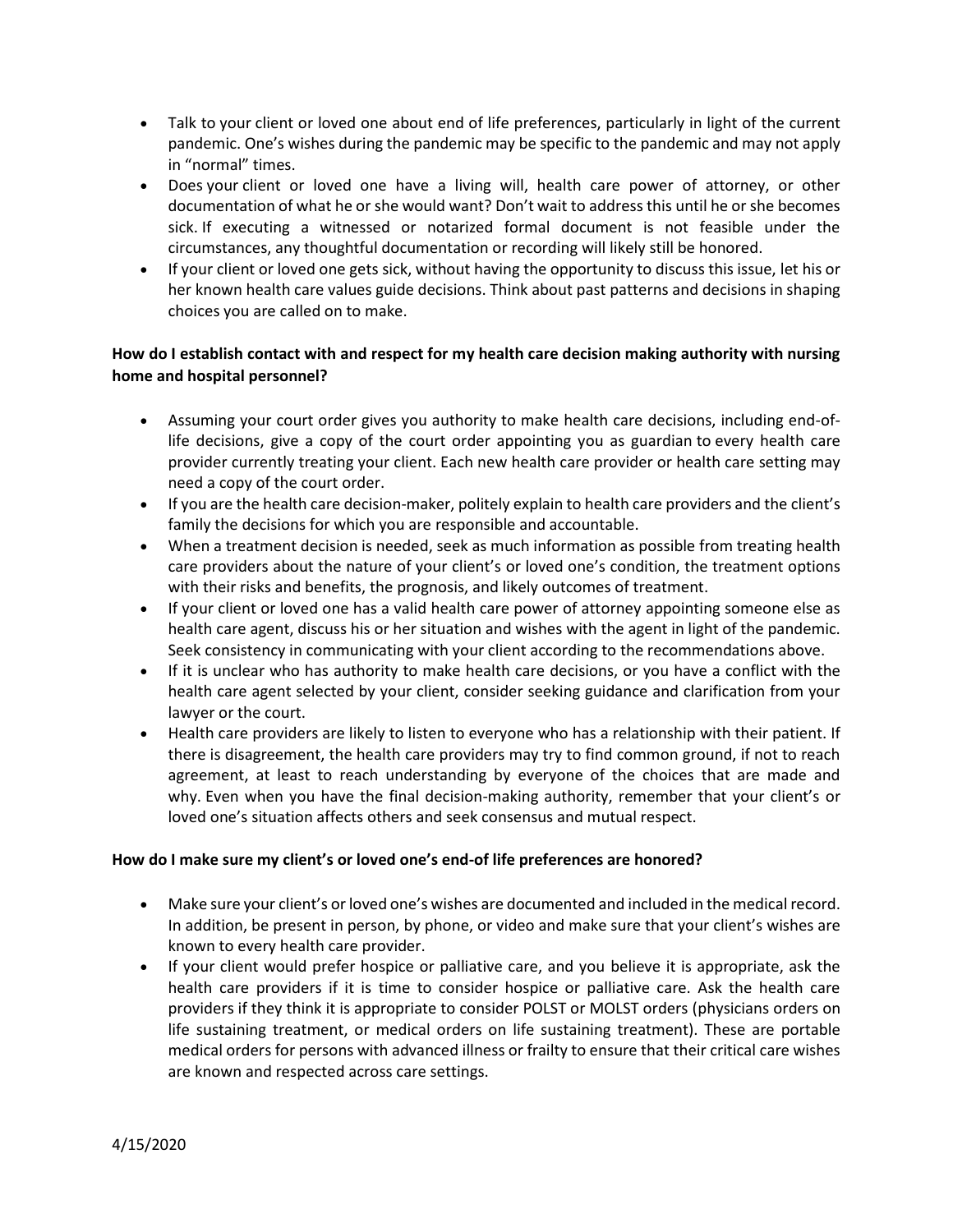• Explain to family and friends the wishes of the person, the current health care conditions and options with a goal of avoiding opposition to the choice being made.

#### **I have heard that some hospitals are considering DNRs for anyone with COVID-19 who is elderly and/or has a comorbid condition. What can I do about this?**

- In some states a DNR order cannot be entered without consent from the patient or the patient's representative. Ask what is being done and be a part of the decision.
- Clarify what your client or loved one would want and what is consistent with his or her health care values and priorities. If not known, their best interest should guide your decisions, taking into account everything you do know about their values and priorities.
- Blanket policies on DNRs based on age are ethically and morally wrong. Where a scarcity of resources requires rationing, criteria should be based on the odds of survival with treatment for that individual.

### **If my client or loved one needs to be quarantined or confined in a separate facility or wing of a facility, what should I do?**

- Try to explain to your client or loved one the necessity of the quarantine and seek to communicate as often as possible during the quarantine to reassure them that their welfare is your primary concern.
- If you have a choice of placement, review the health care facility's policy when choosing a placement (some facilities are creating policies that differ based on age, others are grouping all adults in the same category).
- Appeal or seek transfer to another facility.
- If appropriate file objections to these policies with state and federal regulators.
- The [ARC of the United States](https://thearc.org/) and th[e Consumer Voice for Quality Long Term Care](https://theconsumervoice.org/) have advocacy tips.

## **Access to Courts**

## **Can I file a petition or motion in a guardianship case? Is the court holding hearings? How will I be notified of a hearing?**

The [National Center for State Courts](https://www.ncsc.org/) has an interactive link to state court websites with information related to the pandemic (click on state profiles). Check that website for information about what is required in your state. Sometimes, finding out what is required in your specific case will require following instructions or links from the statewide level to the local court's website. Although each state must decide on its own priorities and procedures in this difficult time, many states are placing a high priority on keeping the courts open for cases involving the protection of vulnerable people, including elders, children, and individuals with disabilities.

## **Should I submit a guardian report if I cannot visit my client or loved one in person? How should I file the report?**

Check your state and local court procedures as noted above for current requirements, including any changes in the submission and filing of guardian reports and conservator accountings. Procedures may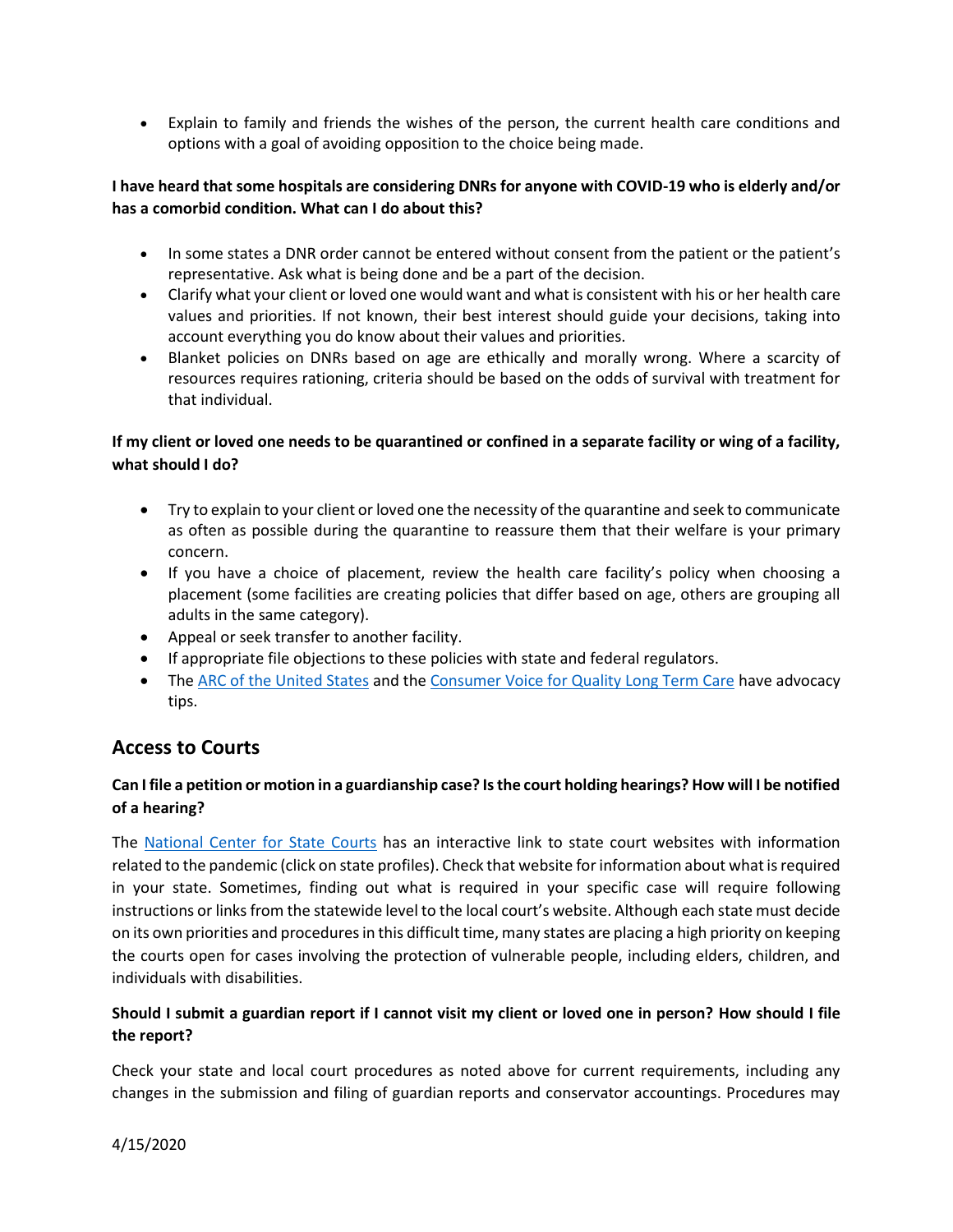change frequently during this time. Many courts are continuing to require well-being, accounting, and other reporting even if they are delaying hearings. Even if your deadline for filing a report is extended, prepare the report to ensure you are up to date on important information and to document your contacts with your client or loved one.

## **What precautions are courts taking to protect my clients or loved one and me from being exposed to COVID-19 if we need to appear in court?**

Most courts are using technology to conduct hearings remotely and/or enforcing social distancing and other precautions. Again, check your state and/or local court website for up-to-date information. (State court administrative orders can be accessed through th[e National Center for State Courts](https://www.ncsc.org/) website).

#### **Is the court continuing to require that I make face-to-face visits with my client or loved one?**

Whether or not you can have face-to-face visits with your client or loved one, your duty to continue contact remains. Some state courts have issued specific guidance on guardian visits and reporting requirements. Check your state or local court's website. For example, see the District of Columbia's [guidance](https://www.dccourts.gov/sites/default/files/matters-docs/COVID-19-Visitation.pdf) and [Florida's order](http://elderaffairs.state.fl.us/doea/oppg/docs/2020-03-31%20DOEA%20EO20-01%20Revised.pdf).

## **Can I ask for a court order exempting me from state restrictions on visits to residents in an assisted living facility or similar congregate setting? Can I ask for a court order exempting family members, friends or clergy from such restrictions?**

You can ask for a court order, but these factors are important to consider:

- Is the court hearing non-emergency matters?
- Does the court have jurisdiction? For example, a state court may not have authority over visitation in a federally regulated facility such as a nursing home.
- Are there other ways to maintain contact? Courts may consider what alternatives (e.g., videoconferencing, telephone, etc.) are available.

# **Protecting my Client's or Loved One's Rights and Well-being**

#### **Does COVID-19 affect my client's or loved one's rights as a person with a guardian?**

NO. The rights your client or loved one has as a person with a guardian have NOT changed. But the COVID-19 pandemic will make it more difficult to exercise certain rights. For example, it will be difficult, if not impossible, to arrange for visits with friends and family (see next question). Or, if your client or loved one wants to ask the judge for a change in the court order or termination of the guardianship, an in-person hearing may be delayed, and remote access to court may not be an option.

#### **Should I stop my client or loved one from interacting with others?**

While every situation is unique, yes, if the interaction puts the individual and others at risk. This is a hard question, because your client or loved one may suffer without person-to-person contact. You can try to explain that you did not decide to enforce this separation, you are following the state's social distancing rules. Share a plain language resource such as [COVID-19 Information By and For People with Disabilities](https://selfadvocacyinfo.org/wp-content/uploads/2020/03/Plain-Language-Information-on-Coronavirus.pdf) from the Self-Advocacy Resource and Technical Assistance Center (SARTAC). If your client or loved one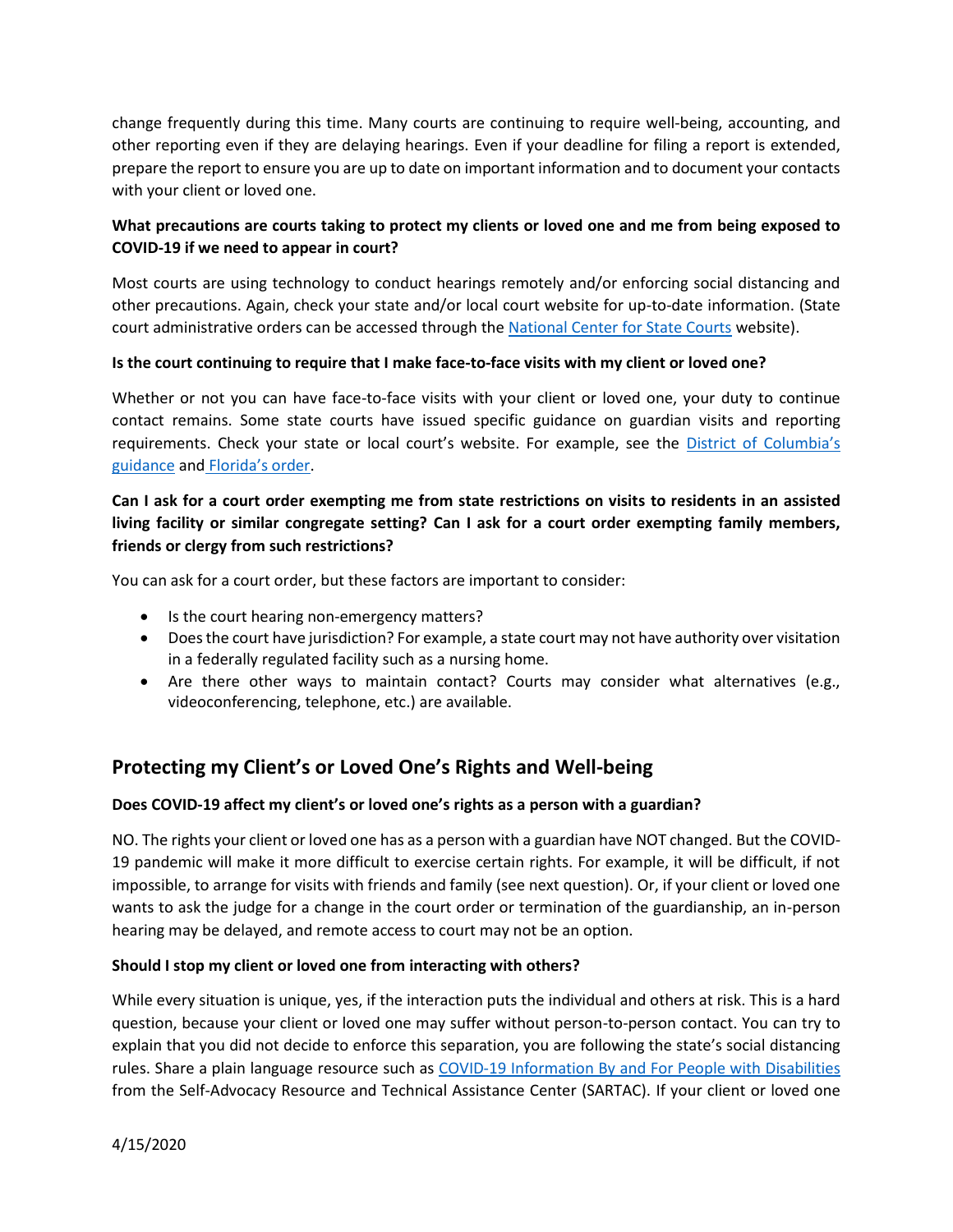continues to see others, or other individuals insist on visiting, consider contacting the court for an order restricting visitation.

## **I am concerned my client or loved one won't receive fair health care treatment because she or he has a disability. What can I do?**

Your client or loved one's civil rights, including the right to fair medical treatment, have NOT changed. The U.S. Department of Health and Human Services (HHS) Office for Civil Rights has released [guidance](https://www.hhs.gov/sites/default/files/ocr-bulletin-3-28-20.pdf?language=es) for states and health care providers on avoiding disability-based discrimination during COVID-19. Health care professionals must provide effective communication to the patient to ensure the patient maintains autonomy and ability to participate in treatment decisions. The hospital should allow for accommodations that involve the support of another individual if safety precautions are in place. For more information see The ARC's Applying HHS'S G[uidance For States and Healthcare Providers on Avoiding Disability-Based](http://thearc.org/wp-content/uploads/2020/04/Guidance-to-States-Hospitals_FINAL.pdf)  [Discrimination in Treatment Rationing.](http://thearc.org/wp-content/uploads/2020/04/Guidance-to-States-Hospitals_FINAL.pdf) For a briefer summary, see [Safeguard Against Disability](https://www.ucucedd.org/wp-content/uploads/2020/04/Center-for-Dignity-in-Health-Care-fact-sheet-on-rights-for-people-with-disabilities.pdf)  [Discrimination during COVID-19](https://www.ucucedd.org/wp-content/uploads/2020/04/Center-for-Dignity-in-Health-Care-fact-sheet-on-rights-for-people-with-disabilities.pdf) by the Center for Dignity in Healthcare for People with Disabilities.

## **How can I check if a residential facility or a nursing home is following practices and protocols to protect my client or loved one?**

Ask the facility to share memos or documentation on plans for preventing and controlling COVID-19. The facility should have a plan for frequent communication with residents and family about conditions and individual updates. Contact your client or loved one and staff as often as you can. If possible, request that your client or loved one has a private place to talk to you. Ideally request video conferences so you can observe your client or loved one.

#### **What can I do if I am concerned about a nursing home's infection control practices or other issues?**

Nursing home residents still have the right to receive necessary care and services, participate in developing and implementing a person-centered plan of care, be free from abuse and neglect, and voice grievances without fear of retaliation. Assisted living residents may have similar rights under state law.

Share concerns with the director of nursing or administrator and request a response. File a complaint with your state survey agency. For more information, see [COVID-19 and Nursing Homes, What Residents and](https://theconsumervoice.org/uploads/files/general/covid-19-consumer-fact-sheet.pdf)  [Family Need to Know](https://theconsumervoice.org/uploads/files/general/covid-19-consumer-fact-sheet.pdf) from Consumer Voice.

Contact the long-term care ombudsman program for assistance. Under the Federal Guidance, ombudsmen are not permitted to visit nursing homes, and are likely restricted from making other visits under state policies. However, you can still file a complaint with the ombudsman program, which can access the resident's clinical records. Consumer Voice has more information at [Supporting Coronavirus](https://theconsumervoice.org/issues/other-issues-and-resources/covid-19)  [Prevention in LTC Facilities.](https://theconsumervoice.org/issues/other-issues-and-resources/covid-19)

## **What can I do if I am concerned my client or loved one is being abused, neglected, or exploited by a housing or service provider, individual, or facility?**

Every state has different COVID-19 protocols in place for adult protective services (APS) and law enforcement. Report concerns as you would have prior to COVID-19 and inquire whether you should expect a delay or change in the agency's or officer's response. See [Adult Protective Services and Covid-19](https://acl.gov/sites/default/files/common/APS%20%20COVID-19%20FORMATTED.docx) from HHS's Administration for Community Living.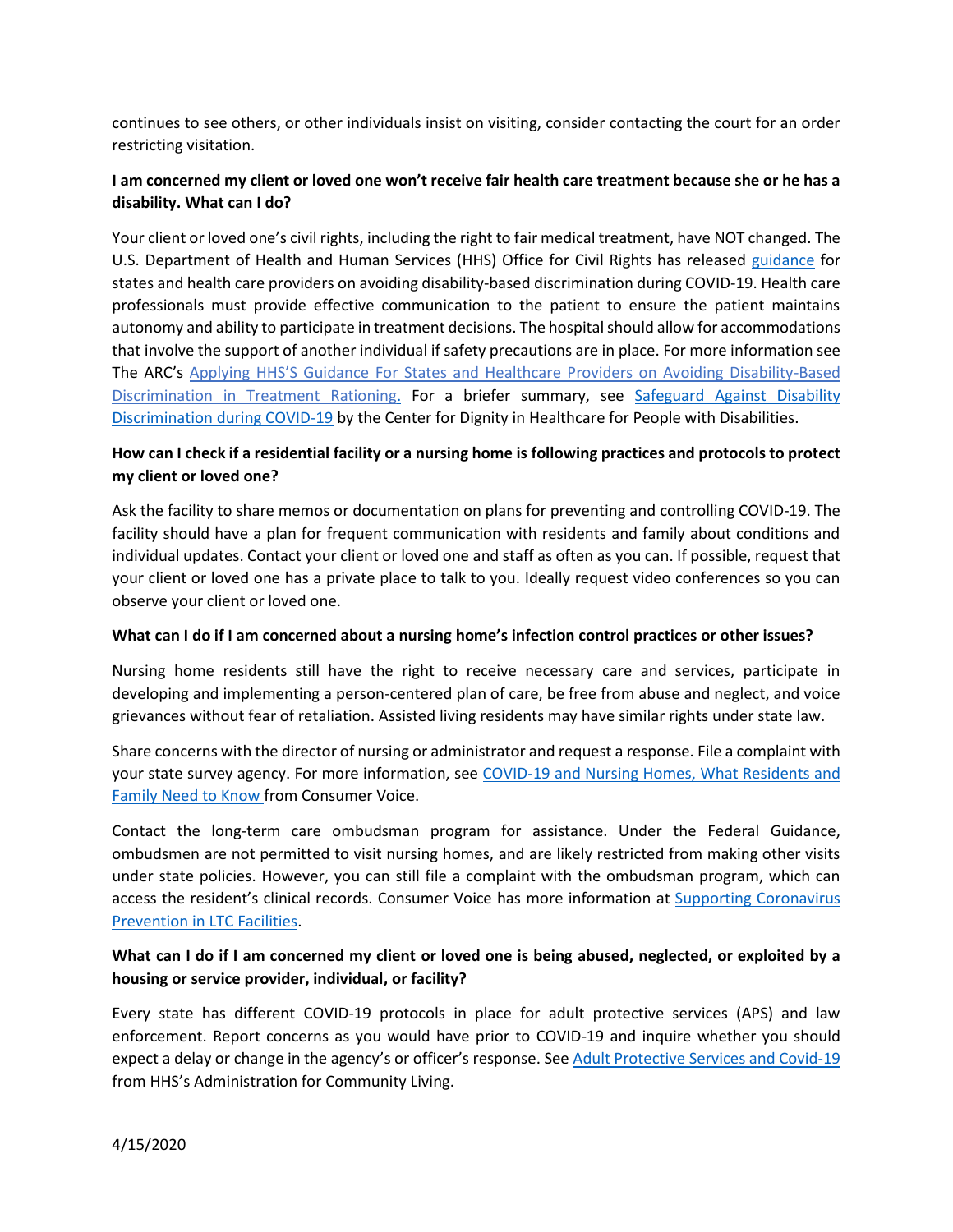## **My client or loved one is demonstrating anxiety, depression, and other concerning behaviors. What can I do?**

If your client or loved receives mental health, substance abuse, or any other kind of therapy, check whether you can make a virtual appointment with their mental health treatment provider. If your client or loved one resides in a supervised living arrangement, such as a nursing home, assisted living or other congregate setting, confirm that he or she continues to receive any previously prescribed psychotropic medications. The [Substance Abuse and Mental Health Services Administration \(SAMSHA\)](https://www.samhsa.gov/coronavirus) offers several COVID-19 related resources.

### **My client or loved one does not understand why life has changed in response to COVID-19. How can I explain current events?**

Consistent and clear communication is important. Try different forms of communication, including phone calls, videoconferencing, pictures, and letters. Be prepared to repeat this explanation multiple times. Share a plain language resource such as [COVID-19 Information By and For People with Disabilities](https://selfadvocacyinfo.org/wp-content/uploads/2020/03/Plain-Language-Information-on-Coronavirus.pdf) from the Self-Advocacy Resource and Technical Assistance Center (SARTAC). For a client or loved one with dementia, see [Coronavirus \(COVID-19\): Tips for Dementia Caregivers](https://alz.org/help-support/caregiving/coronavirus-(covid-19)-tips-for-dementia-care) by the Alzheimer's Association.

#### **How can I address my client or loved one's feelings of isolation and loneliness?**

There are many resources for connecting individuals during a time when people may feel terribly disconnected. However, often these suggestions -- from virtual museum tours to telehealth appointments -- require Internet access. Many individuals with guardians may not have Internet access or may not know how to use a computer or smart phone.

Ask facility staff to assist your client or loved one in setting up a videoconference call. If your client or loved one lives alone, can you drive by their house at an arranged time and talk to them from a distance? Are there friends and family who could arrange a similar check while following social distancing rules? Consumer Voice has ideas on maintaining contact from a distance at [COVID-19 and Nursing Homes, What](https://theconsumervoice.org/uploads/files/general/covid-19-consumer-fact-sheet.pdf)  [Residents and Families Need to Know.](https://theconsumervoice.org/uploads/files/general/covid-19-consumer-fact-sheet.pdf)

#### **I have been appointed guardian for a new client or for a family member. How can I fulfill my duties?**

Even if you are unable to visit the person for whom you are a guardian, there are many things you can and should do. Refer to *[The Fundamentals of Guardianship: What Every Guardian Should Know,](https://www.amazon.com/Fundamentals-Guardianship-Every-Guardian-Should/dp/1634257219/ref=sr_1_1?dchild=1&keywords=Fundamentals+of+Guardianship&qid=1586884629&s=books&sr=1-1)* as well as the [National Guardianship Association](https://www.guardianship.org/wp-content/uploads/2017/07/NGA-Standards-with-Summit-Revisions-2017.pdf) *Standards of Practice*.

For guardians of the person:

- Conduct a needs assessment through phone and/or videoconference conversations with your client or loved one and service providers, caretakers, family members and any other individuals who may be able to assist. Review medical or service providers' records. Topics to inquire about include:
	- o Current living arrangement
	- o Stability of living arrangements
	- o Potential health risks due to COVID-19 in the current living arrangement, including risks to any caretakers
	- o Plans for a backup guardian